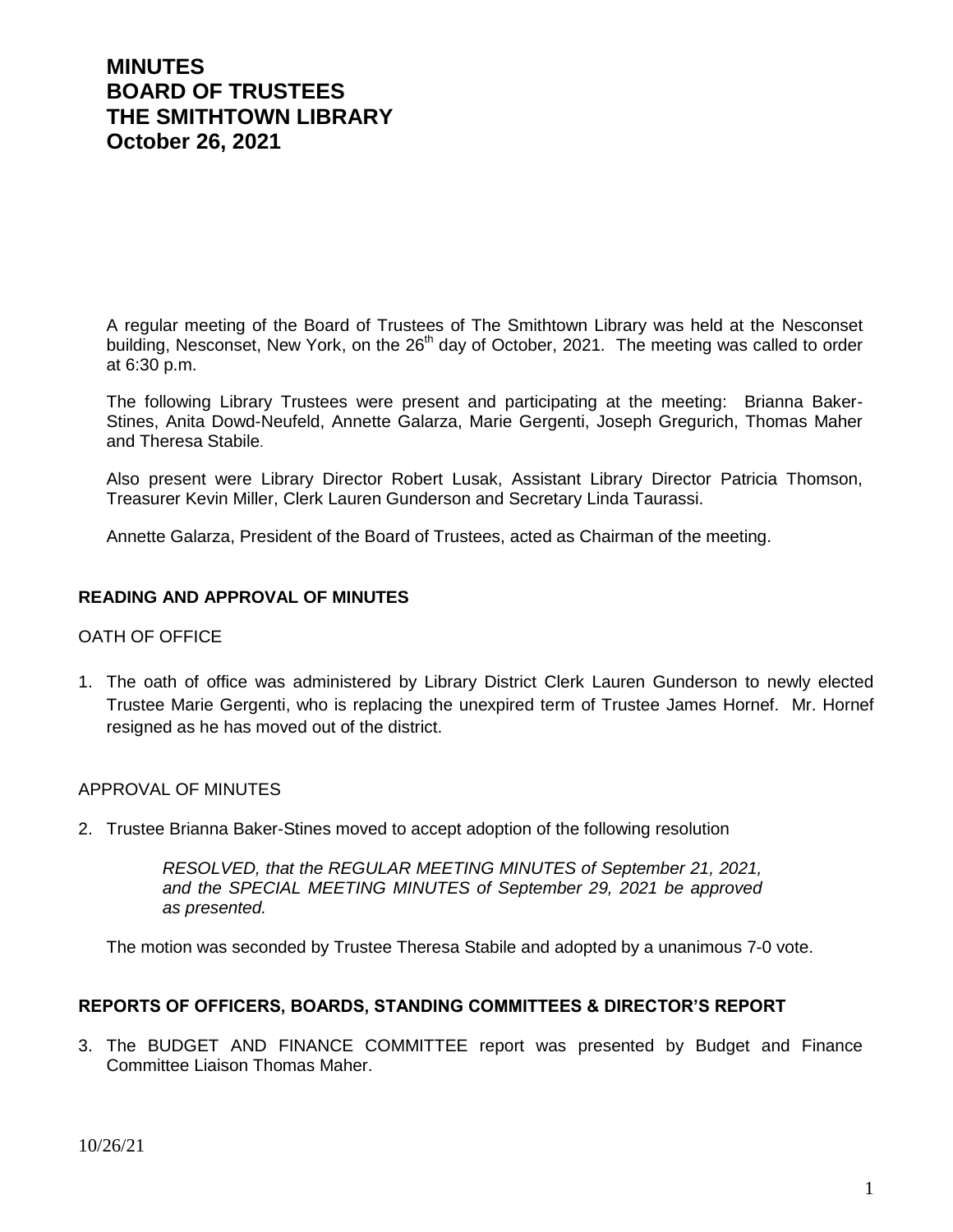## a. TREASURER'S REPORT

Trustee Anita Dowd-Neufeld moved to accept adoption of resolution "a":

*RESOLVED, that the TREASURER'S REPORT for the month ended September 30, 2021 be approved for filing* (copy of report appended to the original of these minutes).

The motion was seconded by Trustee Theresa Stabile and adopted by a unanimous 7-0 vote.

## b. WARRANTS

Trustee Brianna Baker-Stines moved to accept adoption of resolution "b":

*RESOLVED, that the following WARRANTS be approved for payment:*

|     | Warrant #21-October      | ("L" fund) PREPAYS         |               | \$40,740.52  |
|-----|--------------------------|----------------------------|---------------|--------------|
| İİ. | Warrant #21-October      | ("L" fund) WARRANT         |               | \$410,276.11 |
|     | iii. Warrant #21-October | ("M" fund) WARRANT         | $\mathcal{S}$ | 695.00       |
|     | iv. Warrant #21-October  | (PAYROLL #20 - 10/01/2021  |               | \$265,121.00 |
|     | v. Warrant #21-October   | (PAYROLL #21 – 10/15/2021) |               | \$265,551.00 |

The motion was seconded by Trustee Thomas Maher and adopted by a unanimous 7-0 vote.

c. CERTIFICATE OF RESULTS

Trustee Joseph Gregurich moved to accept adoption of resolution "c":

*RESOLVED: That the Board of Trustees of The Smithtown Library does hereby accept the Library's 2022 Budget Vote and Trustee Election results as presented* (copy of results appended to the original of these minutes).

Library Director Robert Lusak thanked Administrative Assistant Lauren Gunderson in her capacity as Clerk of the Election for all the hard work accomplished in this year's Library Budget Vote and Trustee Election.

The motion was seconded by Trustee Thomas Maher and adopted by a unanimous 7-0 vote.

- 4. The PERSONNEL COMMITTEE report was presented by Personnel Committee Liaison Brianna Baker-Stines.
	- a. PERSONNEL CHANGES

Trustee Theresa Stabile moved to accept adoption of resolution "a":

*RESOLVED, that the following PERSONNEL changes be approved as presented:*

*Part-time appointments:*

*i. Part-time appointment of* **Abigail Boehm** *to the position of Page, Kings Park building, at an hourly rate of pay of \$14.00, effective November 1, 2021 (to fill the vacancy created by the resignation of Shannon Mantione, effective 7/26/21).*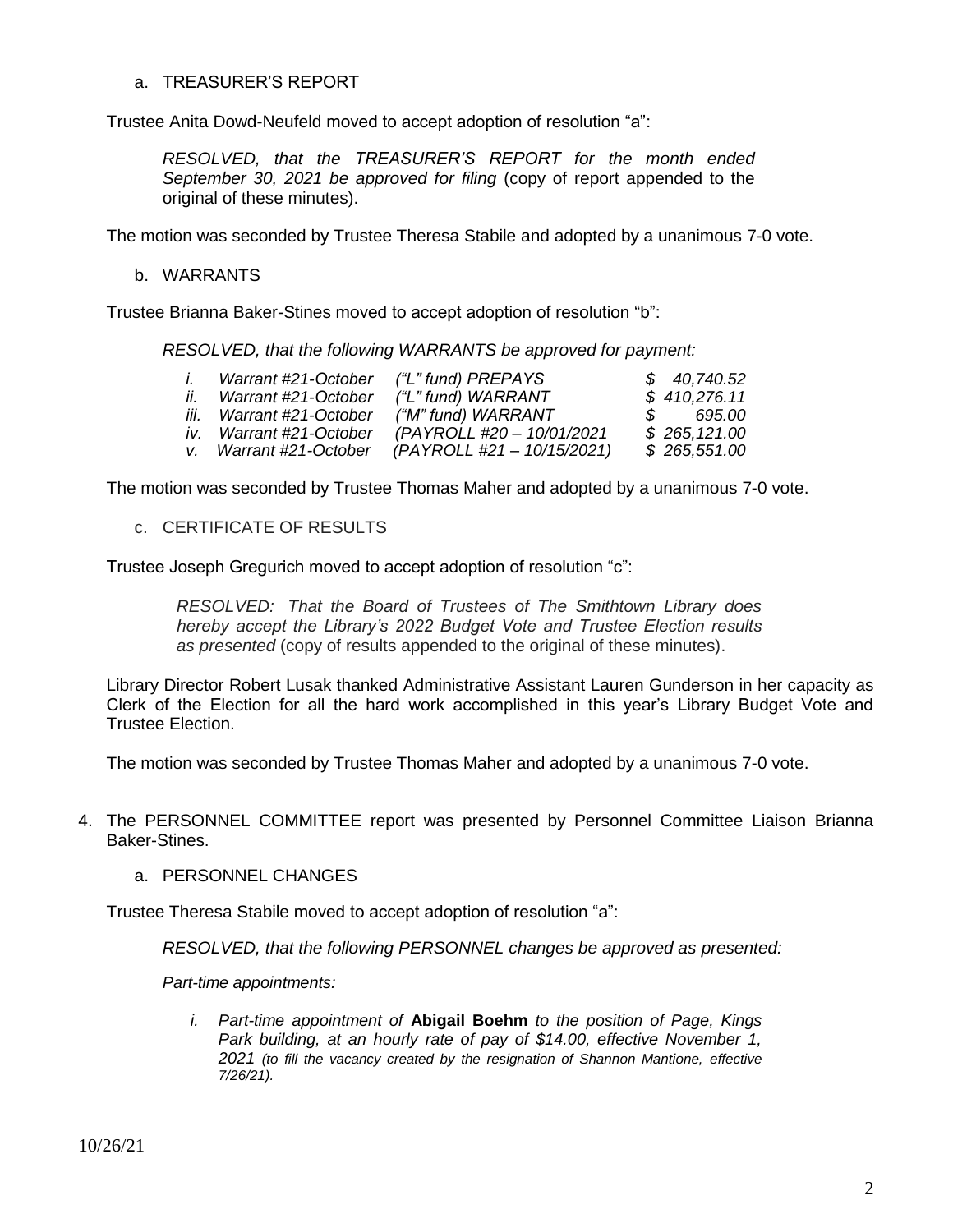- *ii. Permanent part-time appointment of Karen Crescenzo-Heslin to the position of Library Clerk, Circulation Department, Smithtown building, at an hourly rate of pay of \$23.24, not to exceed 18 hours per week, subject to a 26-week probationary period, effective October 27, 2021 (note: current position has been certified; not replacing any position).*
- *iii. Release of Cecilia Markowitz, Children's Department, Smithtown building, from a part-time Librarian Trainee Children's Services position into a parttime Librarian I Children's Services position, at an hourly rate of pay of \$32.32, retroactive to September 17, 2021, as per Suffolk County Department of Civil Service regulations.*
- *iv. Part-time appointment of Kelly Seeley to the position of Page, Children's Department, Smithtown building, at an hourly rate of pay of \$14.00, effective November 9, 2021 (to fill the vacancy created by the resignation of Lauren Tannenbaum, effective 9/2/21).*
- *v. Part-time appointment of Vishala Swami to the position of Page, Reference/Circulation Departments, Smithtown building, at an hourly rate of pay of \$14.00, effective November 10, 2021 (to fill the vacancy created by the resignation of Ciara Bellidora, effective 8/11/21).*

## *Leave Request:*

*vi. Leave of absence without pay for Joyce O'Hara, Page, Reference/Circulation Departments, Smithtown building, effective November 16, 2021 through December 1, 2021.*

The motion was seconded by Trustee Anita Dowd-Neufeld and adopted by a unanimous 7-0 vote.

b*. CONFERENCE / WORKSHOP / WEBINAR ATTENDANCE REQUESTS*

Trustee Theresa Stabile moved to accept adoption of resolution "b":

*RESOLVED, that the following conference requests set forth hereinafter are hereby approved:*

- *i. That Librarian II Kaitlin Brand be authorized to attend, on paid release time, the Young Adult Services Division (YASD) of the Suffolk County Library Association's "Annual Luncheon", to be held at the Irish Coffee Pub, East Islip, NY, on December 9, 2021, with reimbursement for actual and necessary expenses not to exceed \$40.00.*
- *ii. That Librarian III Andrew Salomon be authorized to attend, nunc pro tunc, on paid release time, the "30th Annual Conference on Libraries and the Future: New Perspectives", sponsored by the Long Island Library Resources Council (LILRC), to be held virtually on October 8, 2021 from 10:00 a.m. to 2:00 p.m., with reimbursement for actual and necessary expenses not to exceed \$25.00.*

The motion was seconded by Trustee Thomas Maher and adopted by a unanimous 7-0 vote.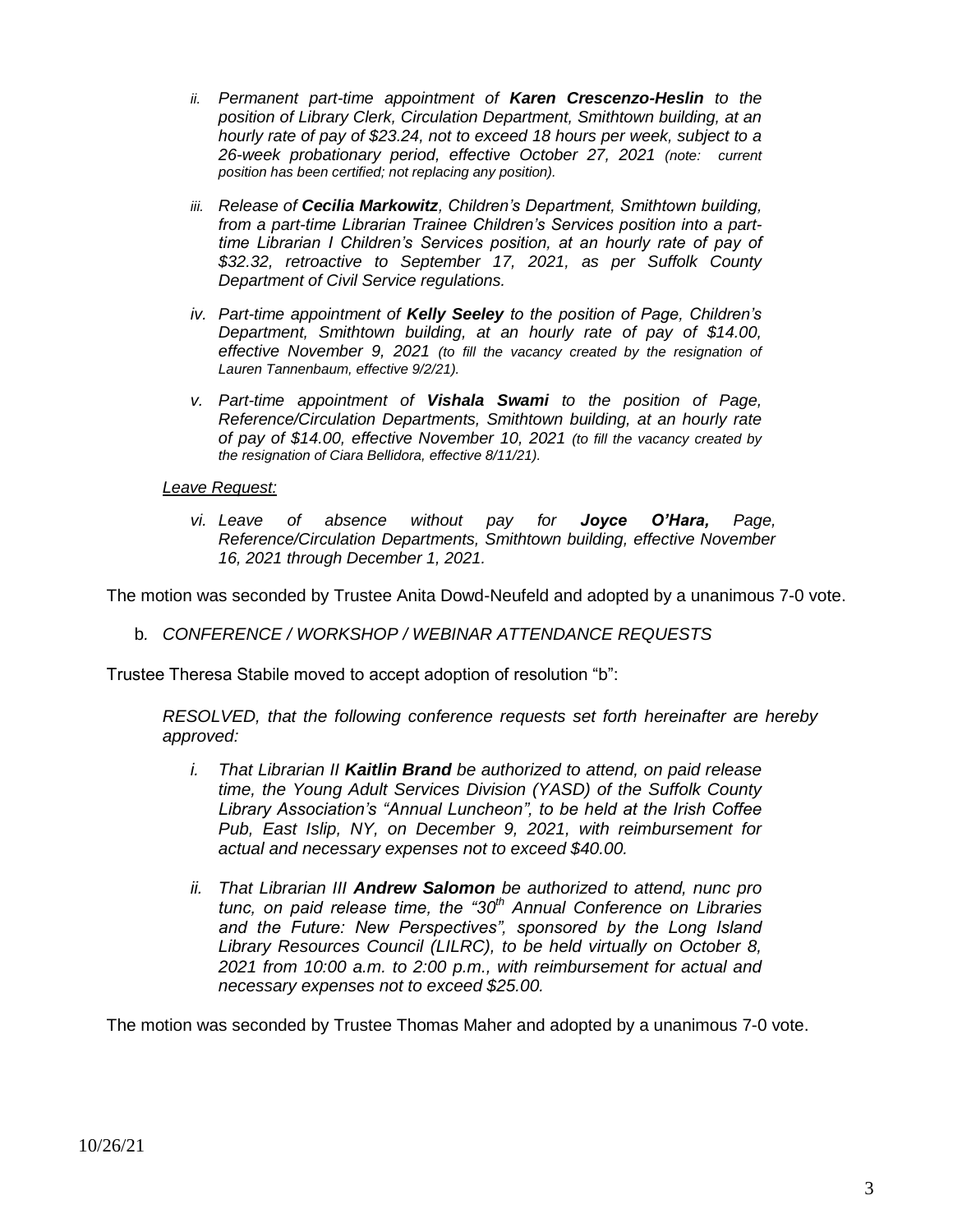c. APPRECIATION OF SERVICE – Joanne T. Grove

Trustee Thomas Maher moved to accept adoption of resolution "c":

*WHEREAS, Joanne T. Grove, has announced her retirement as of August 19, 2021; and*

*WHEREAS, Joanne T. Grove began her tenure with The Smithtown Library on April 5, 1990 as the Board appointed Treasurer/Internal Auditor, being appointed as such each year until her retirement; and*

*WHEREAS, in addition to her role as Treasurer, Joanne T. Grove was*  appointed to the title of part-time Administrative Aide on March 1, 2002, *and became a full-time Administrative Aide on January 22, 2003; and*

*WHEREAS, Joanne T. Grove was promoted to the title of Senior Administrative Assistant (known today as Associate Administrator) on October 29, 2008, the role in which she served until her retirement; and*

*WHEREAS, during her thirty-one years of faithful and dedicated service, she has earned the admiration and respect of her colleagues and co-workers; now therefore be it*

*RESOLVED, that the Board of Trustees of The Smithtown Library does hereby express their appreciation to Joanne T. Grove for her thirty-one years of dedicated service and contributions to the Library; and be it*

*FURTHER RESOLVED, that the Board of Trustees of The Smithtown Library extends to Joanne T. Grove their best wishes for many years of health and happiness during her retirement.*

The motion was seconded by Trustee Joseph Gregurich and adopted by a unanimous 7-0 vote.

- d. Library Director Robert Lusak introduced Jennifer Piano to the Library Board as the newly appointed Business Manager.
- e. Personnel Assistant Lori Mauceri gave a brief report of the past month's activities (copy of report appended to the original of these minutes).
- 5. The BUILDINGS AND GROUNDS COMMITTEE report was presented by Buildings and Grounds Committee Liaison Anita Dowd-Neufeld.
	- a. PRESENTATION Smithtown Building Parking Lot Project Phase 2 John Tanzi

Trustee Anita Dowd-Neufeld introduced architect John Tanzi who presented phase 2 of the Library's Smithtown Building Parking Lot Project.

After the presentation, Trustee Brianna Baker-Stines moved to accept adoption of the following resolution:

> *RESOLVED, that the Board of Trustees of The Smithtown Library does hereby approve Phase 2 of the Parking Lot Site Improvement Project at the Smithtown building that addresses safety and parking, and be it*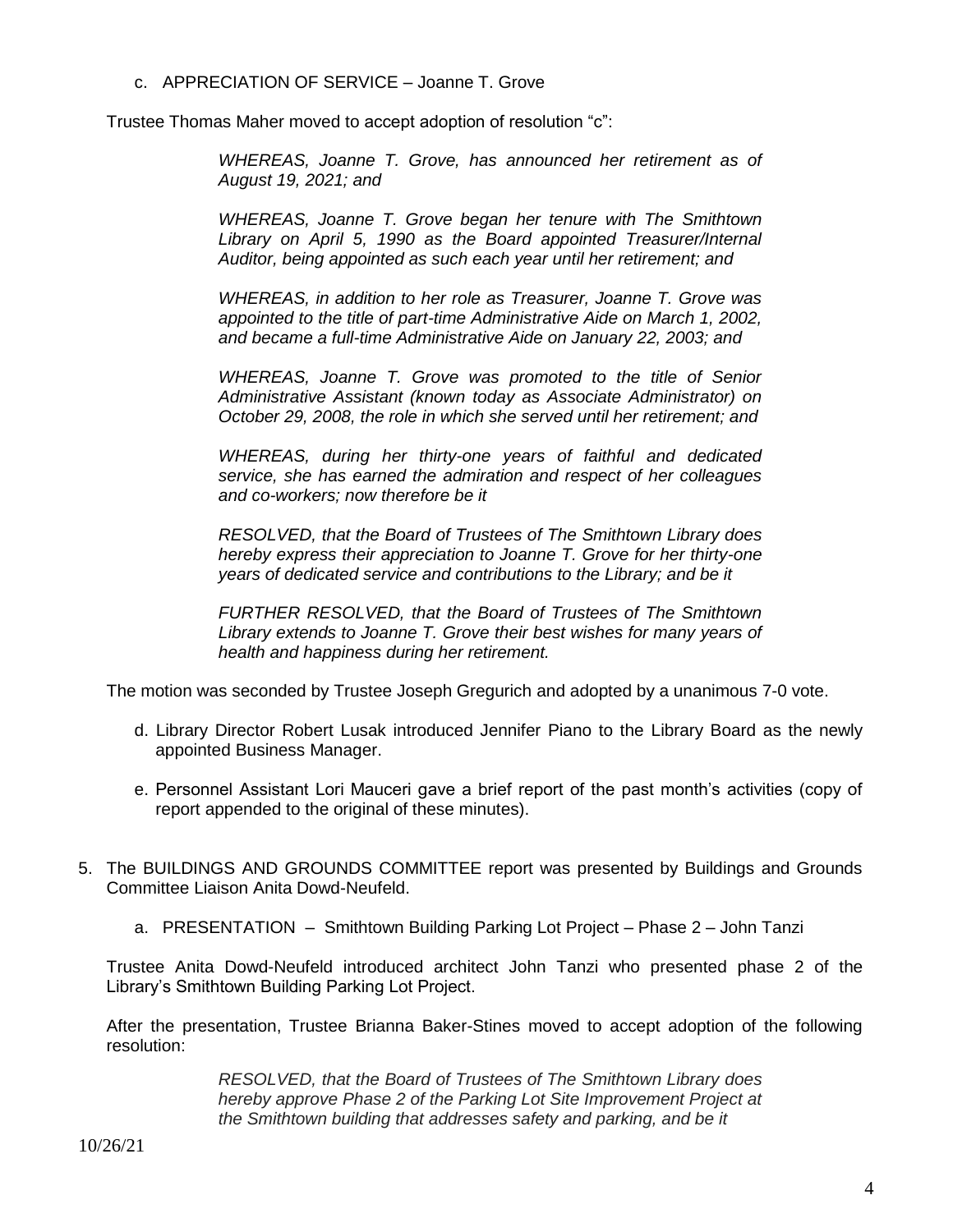*FURTHER RESOLVED, that the Board approves the recommendation presented by John Tanzi Architects to award Laser Industries, Inc. the contract to perform the scope of work described below with expenses not to exceed \$209,802.93; plus a self-hold contingency amount of \$32,000.00 for unforeseen conditions that may arise during construction/installation, for a total amount of \$241,802.93*

Scope of work: excavate, remove and dispose of existing asphalt areas to sub grade, form and pour concrete curbs, sidewalk, supply and install new RCA subbase pave asphalt, restoration of areas disturbed by construction and supply all traffic control required for NYDOT work.

The motion was seconded by Trustee Thomas Maher and adopted by a unanimous 7-0 vote.

b. PRESENTATION – Telephone System Analysis – James Buckman (Network and Systems Specialist II)

> *RESOLVED, that the Board of Trustees of The Smithtown Library does hereby authorize the Library Director to enter into a contract agreement for telephone system support and maintenance for all Library buildings with LAN Rover (Ring Central) (NYS Contract PM68236), effective on or about December 1, 2021 for a period of one year, for a cloud-based telephone service; with a monthly cost of \$2,077.74, and a one-time initial on-board installation cost, phone, and hardware purchase of \$26,144.00 (Note: as needed, "per-call" service calls outside of normal business hours or "due to" issues outside contract agreement and/or purchase of new phones/licenses can incur an additional expense).*

The motion was seconded by Trustee Theresa Stabile and adopted by a unanimous 7-0 vote.

# c. AUTOMATED PARKING GATE – Nesconset Building

Trustee Thomas Maher moved to accept adoption of the following resolution:

*RESOLVED, that the Board of Trustees of The Smithtown Library does hereby approve nunc pro tunc the installation (labor, material and equipment) of an automated gate on the driveway of the Nesconset building by Fidele Construction, at a cost not to exceed \$32,000.00; and be it*

*FURTHER RESOLVED, that the Board of Trustees of The Smithtown Library does hereby approve the submission of a Public Library Construction Grant proposal for the Smithtown building; grant to be administered in accordance with the requirements of Education Law §273-a (as amended by Chapter 57 of the Laws of 2007) and Commissioner's Regulations §90.12 (Note: such grant includes the installation of an automated gate on the driveway at the Nesconset building).*

After discussion the motion was seconded by Trustee Brianna Baker-Stines and adopted by a unanimous 7-0 vote.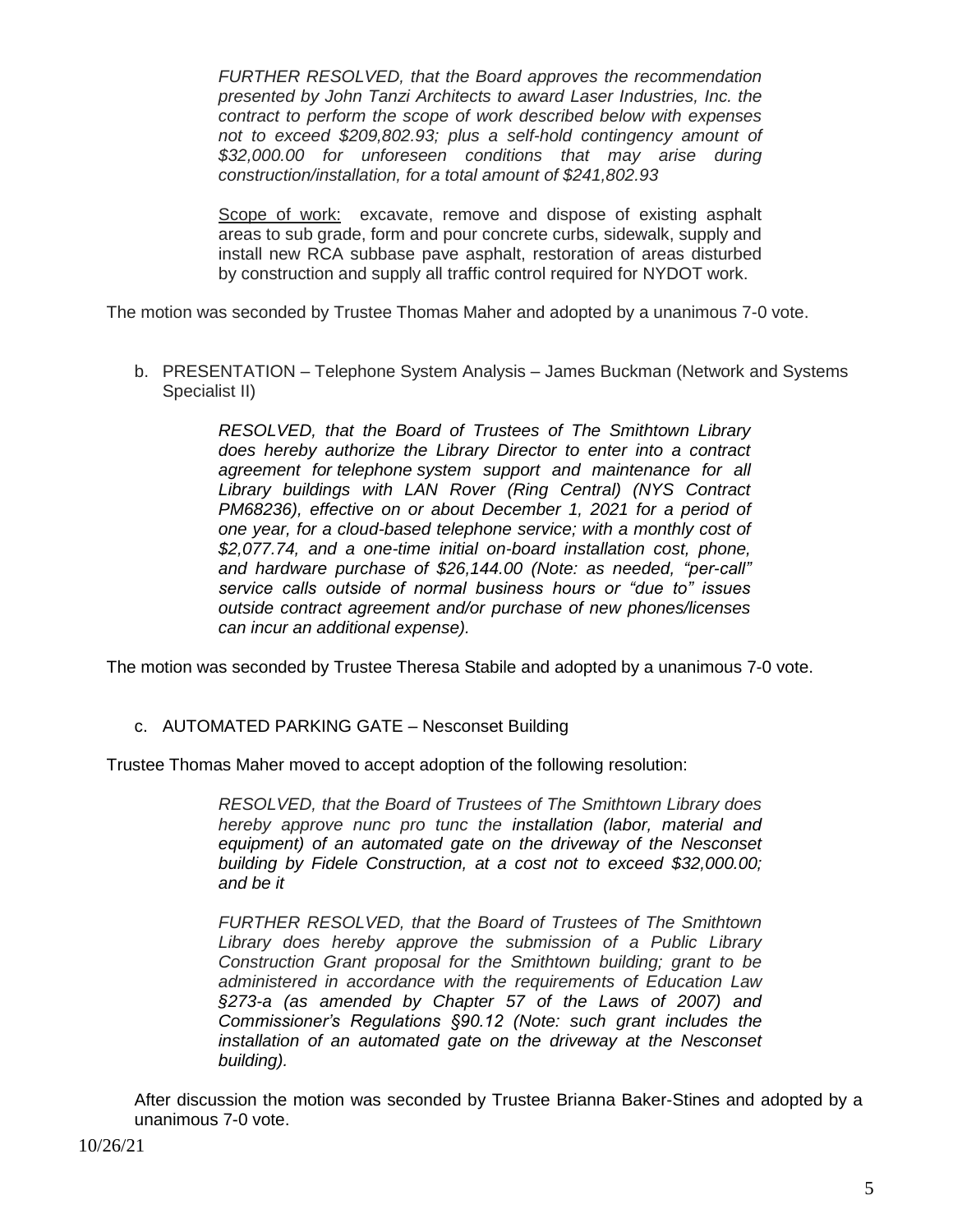- 6. The COMMUNICATIONS COMMITTEE report was presented by Communications Committee Liaison Theresa Stabile.
	- a. Online Memorial Donation Ivan Frankel

Trustee Joseph Gregurich moved to accept adoption of resolution "a":

*RESOLVED, that the Board of Trustees of The Smithtown Library does hereby graciously accept and thank Mr. Steven Strauss, Syosset, NY, for his generous memorial donation of \$100.00 in memory of Ivan Frankel, and be it* 

*FURTHER RESOLVED, that said donation is to be used as necessary at the Library's discretion.*

The motion was seconded by Trustee Anita Dowd-Neufeld and adopted by a unanimous 7-0 vote.

7. DIRECTOR'S REPORT

The Library Director presented his Director's Report that had been submitted previously to the Library Board (copy of report appended to the original of these minutes).

In addition, the Library Director noted the following:

- The Library will be receiving \$12,983.00 in New York State Construction grant funding this year.
- An application is on the way for the Nesconset building's Knox box gate and key switch for Fire Department and EMS access (for entrance into building under emergencies).
- The Smithtown Library has been nominated for the "2022 Bethpage Best of Long Island" contest; the Library Director urged all to vote daily.

## **UNFINISHED BUSINESS**

8. REVISED POLICY - Wireless Acceptable Use Policy [Policy 700-95] (2<sup>nd</sup> reading) Note: Revisions are noted in underlined bold font; deletions are noted with a strikethrough

Trustee Thomas Maher moved to waive the reading of the Wireless Acceptable Use Policy [Policy 700-95]. The motion was seconded by Trustee Brianna Baker-Stines and adopted by a unanimous 7-0 vote.

Trustee Brianna Baker-Stines moved to accept adoption of the Wireless Acceptable Use Policy [Policy 700-95]. The motion was seconded by Trustee Theresa Stabile and adopted by a unanimous 7-0 vote.

*The Smithtown Library recognizes that the Internet has become an essential research and educational tool. The Internet offers access to many valuable local, national, and international sources of information. However, it is a fluid environment with the content and format of information constantly changing. Some information on the Internet may be inaccurate, incomplete, dated, or offensive to some users. You must evaluate the validity and appropriateness of the information found as the Library can take no responsibility for such content.*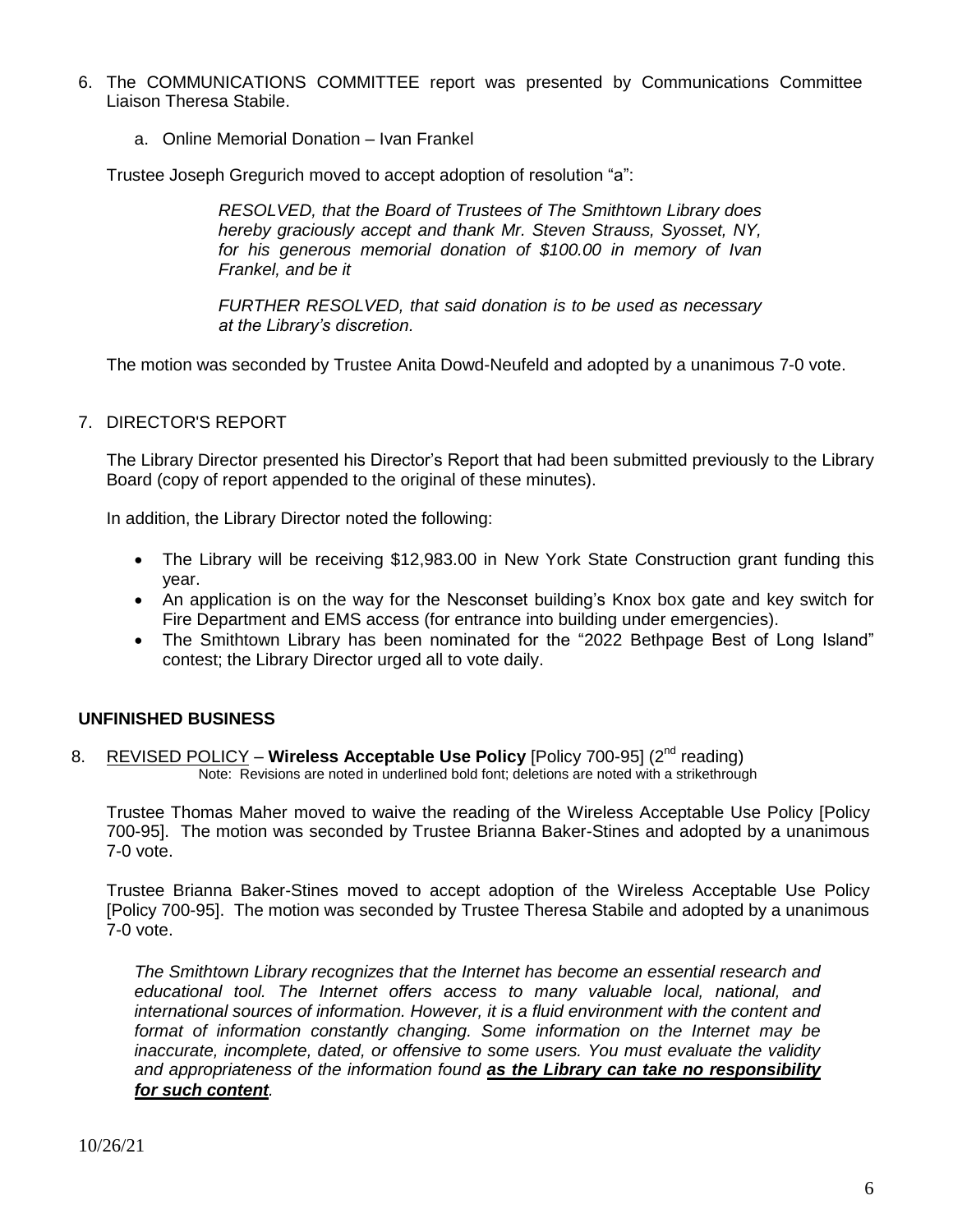*The Smithtown Library cannot guarantee that children and youth will never access inappropriate web sites. We recommend that parents/legal guardians take an active interest in, and responsibility for, their children's Internet use.*

*Prior to accessing the Internet at The Smithtown Library, users shall be required to indicate their agreement that they shall not display, print, transmit or distribute threatening material; expressions of bigotry, racism or hate; obscene or sexually provocative material.*

*The Smithtown Library assumes no responsibility for costs, liabilities, claims, or damages arising from the use of the Internet.*

*The user understands that the wireless Internet connection is unsecured and open to everyone. The Library is not responsible for any financial loss that may occur while using the wireless network. This includes but is not limited to, loss due to improper use of online financial tools, personal information intercepted while being transmitted, and identity theft.*

*Computer users must be considerate of nearby patrons. Please use headphones/earbuds while using applications that require sound, such as audio/video players, or turn the volume off. Use of Internet phone applications, including but not limited to Skype and Google Call Phone, are not permitted in the Library as they are considered equivalent to cell phone use. Please do not use an excessive amount of workspace as Library workspace is limited.*

*The Library cannot guarantee that the wireless Internet access service will be available at any specific time nor can the Library accept reservations for wireless access. Signal strength may vary in each building.*

*Users may not plug equipment into the Library's computer network. Use of electrical outlets on table-tops is permitted.*

*Users are responsible for knowing how to configure their own equipment. Library staff cannot provide technical support for establishing or maintaining a connection. The Library*  will not support configurations and cannot be responsible for any changes made to an *individual's computer settings.*

*Virus and security protection are the user's responsibility. The Library assumes no responsibility for damage, theft, or loss of any kind to a user's equipment, software, data files or other personal property brought into or used at the Library.*

*The wireless Internet access service is available for use on premises, both interior and exterior during library hours only. There will be no announcements or warnings pertaining to availability. Please plan your usage accordingly.*

*There are no printers available for wireless network users. Saved files can be copied to a USB drive or a diskette and brought to one of the Library's public access computers for printing.*

*Printers are available for wireless network users; please see smithlib.org for details.*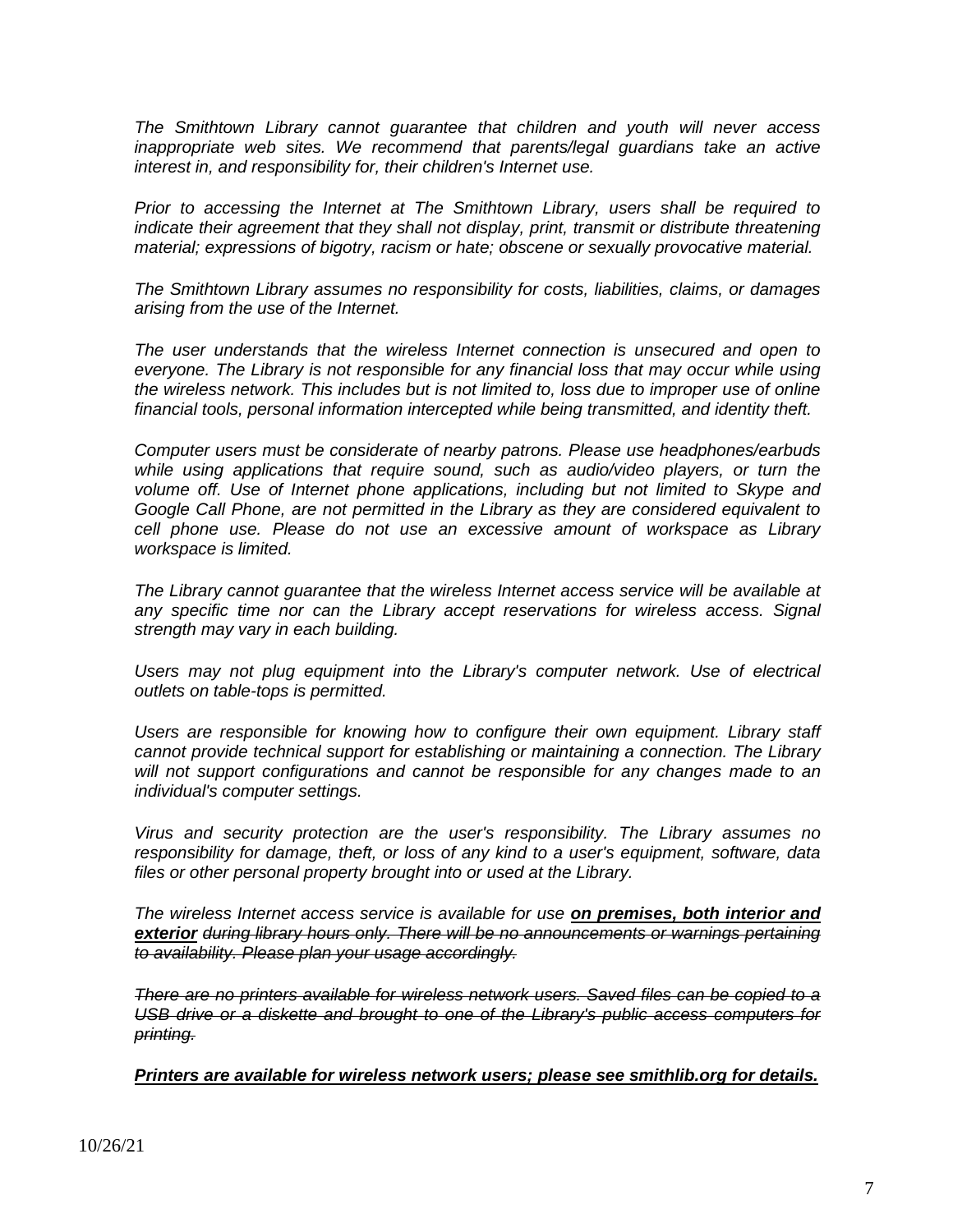*Misuse or abuse of this Wireless Internet Acceptable Use Policy will result in the loss of your Internet Access privileges.*

*Due to the ever-changing nature and impact of these services, this policy is subject to change without notice at the Library's discretion.*

## **PUBLIC COMMENTS**

There were no public comments.

## **NEW BUSINESS**

9. LIBRARY TRUSTEE TRAINING BILL

Library Director Robert Lusak reported that a new Library Trustee training bill had been signed by the governor requiring all public library trustees in New York State receive at least two hours of continuing education each year beginning January 1, 2023. Training may include financial oversight, accountability, fiduciary responsibilities, and the general powers and duties of a library trustee. Trustee education may be delivered online or in person and may include lectures, workshops, and regional or national library association programs. Trustees will demonstrate compliance with the requirements by filing with the President of the Board of Trustees evidence of completion of trustee education from an approved provider. This will be included in the Library's annual report to the state. The Library Director noted that SCLS Director Kevin Verbesy is available to begin training immediately following our January board meeting on January 18, 2022.

## 10. APPRECIATION OF SERVICE – James Hornef

Trustee Theresa Stabile moved to accept adoption of the following resolution:

*WHEREAS, James Hornef has announced his resignation from the Board of Trustees on September 14, 2021; and* 

*WHEREAS, James Hornef has been a member of the Board of Trustees ("Board") of The Smithtown Library from January 1, 2020 through September 14, 2021; and*

*WHEREAS, during his time on the Board, his dedicated service earned the admiration and respect of his fellow trustees, as well as library staff; now therefore be it*

*RESOLVED, that the Board of Trustees of The Smithtown Library extends a unanimous vote of thanks to James Hornef for his dedicated service to the community; and be it*

*FURTHER RESOLVED, that this resolution become a part of the permanent record of the minutes of this meeting.*

The motion was seconded by Trustee Anita Dowd-Neufeld and adopted by a unanimous 7-0 vote.